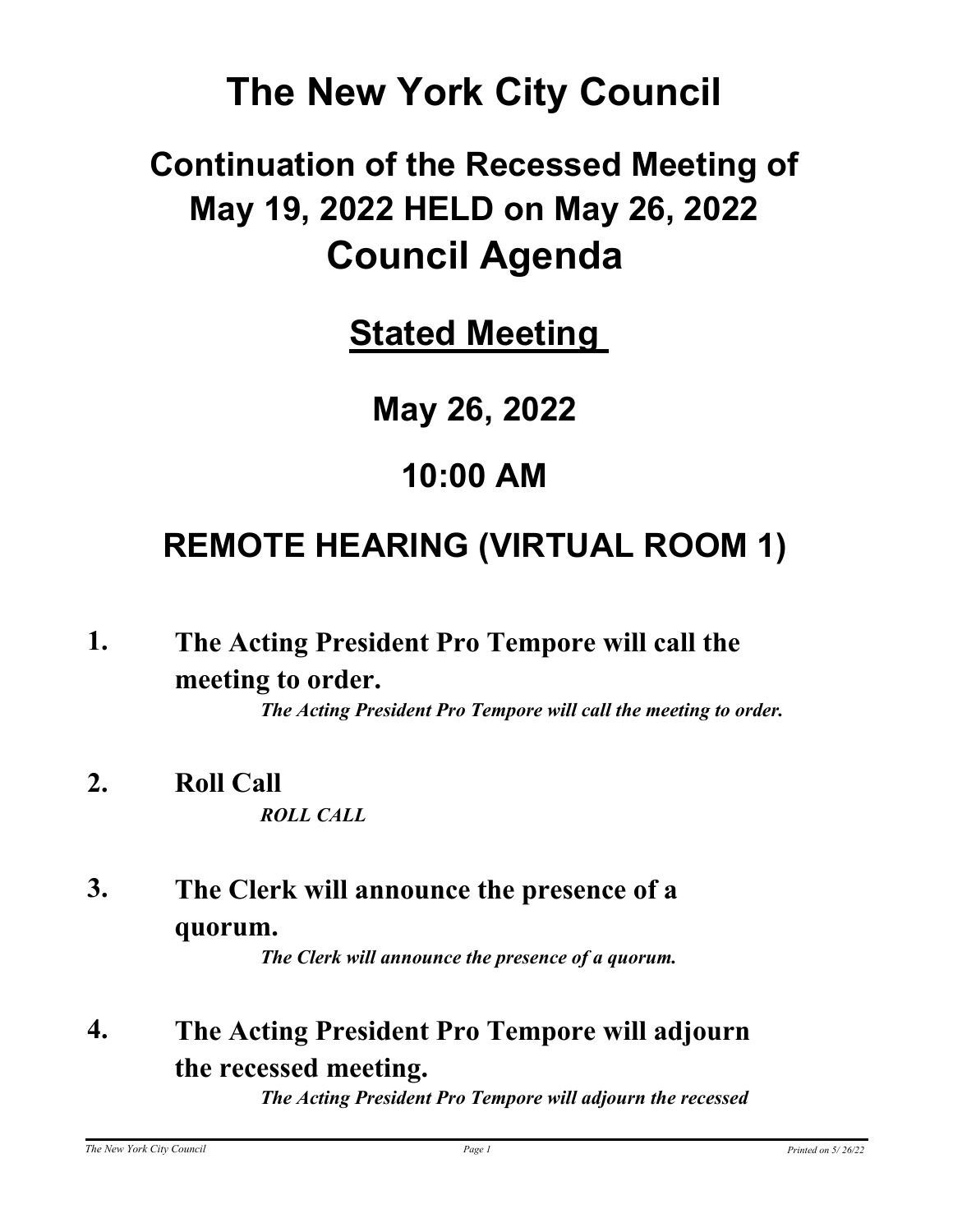*meeting.*

**--------------------------** *--------------------------*

## **STATED MEETING OF MAY 26, 2022** *STATED MEETING OF MAY 26, 2022*

**1. Roll Call**

*ROLL CALL*

- **2. Invocation** *INVOCATION - None*
- **3. Adoption of Minutes** *ADOPTION OF MINUTES - None*
- **4. Messages & Papers from the Mayor** *MESSAGES & PAPERS FROM THE MAYOR - None*
- **Communications from City, County & Borough Offices 5.**

*COMMUNICATIONS FROM CITY, COUNTY & BOROUGH OFFICES - None*

- **6. Petitions and Communications** *PETITIONS AND COMMUNICATIONS - None*
- **7. Land Use Call-Ups** *LAND USE CALL-UPS – None*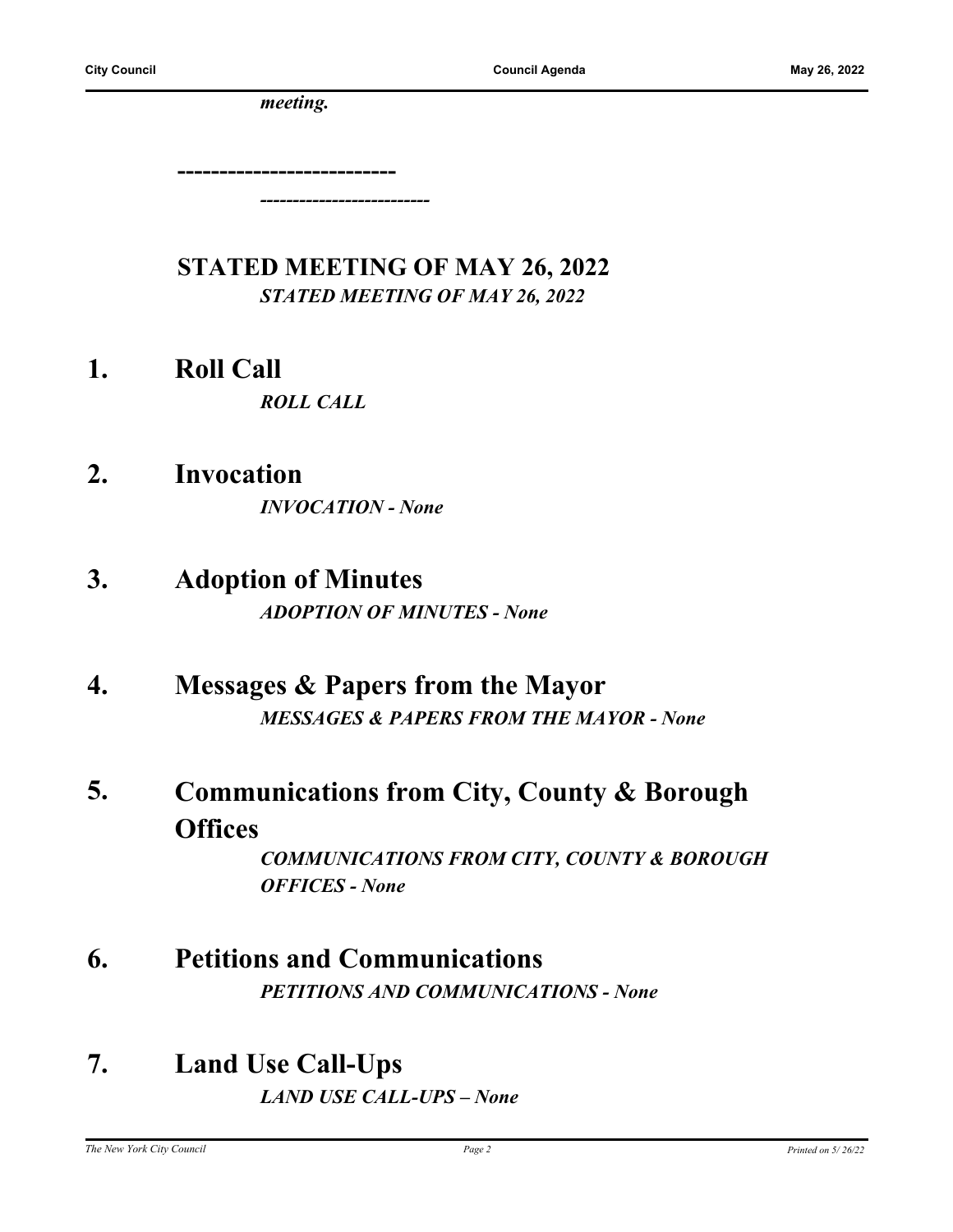## **8. Communication from the Speaker** *COMMUNICATION FROM THE SPEAKER*

## **9. Discussion of General Orders** *DISCUSSION OF GENERAL ORDERS*

## **10. Reports of Special Committees** *REPORTS OF SPECIAL COMMITTEES - None*

## **11. Reports of Standing Committees** *REPORTS OF STANDING COMMITTEES*

## **Report of the Committee on State and Federal Legislation**

*REPORT OF THE COMMITTEE ON STATE AND FEDERAL LEGISLATION*

| <b>SLR 0005-2022</b> | Relates to the appointment and promotion of certain personnel<br>of the sanitation department of the city of New York.<br>(S.1608/A.4006)                                                                                                                                                                                                                                                             |
|----------------------|-------------------------------------------------------------------------------------------------------------------------------------------------------------------------------------------------------------------------------------------------------------------------------------------------------------------------------------------------------------------------------------------------------|
|                      | State Legislation Resolution requesting the New York State<br>Legislature to pass bills introduced by Senator Gounardes,<br>S.1608, and Assembly Member Abbate, A.4006, "AN ACT to<br>amend the civil service law, in relation to the appointment and<br>promotion of certain personnel of the sanitation department of<br>the city of New York".<br><b>Preconsidered - Coupled on General Orders</b> |
| <b>SLR 0006-2022</b> | Relates to photo speed violation monitoring systems in school<br>speed zones in the city of New York - Speed Cameras.<br>$(S.5602-B/A.10438)$                                                                                                                                                                                                                                                         |
|                      | State Legislation Resolution requesting the New York State<br>Legislature to pass bills introduced by Senators Gounardes,                                                                                                                                                                                                                                                                             |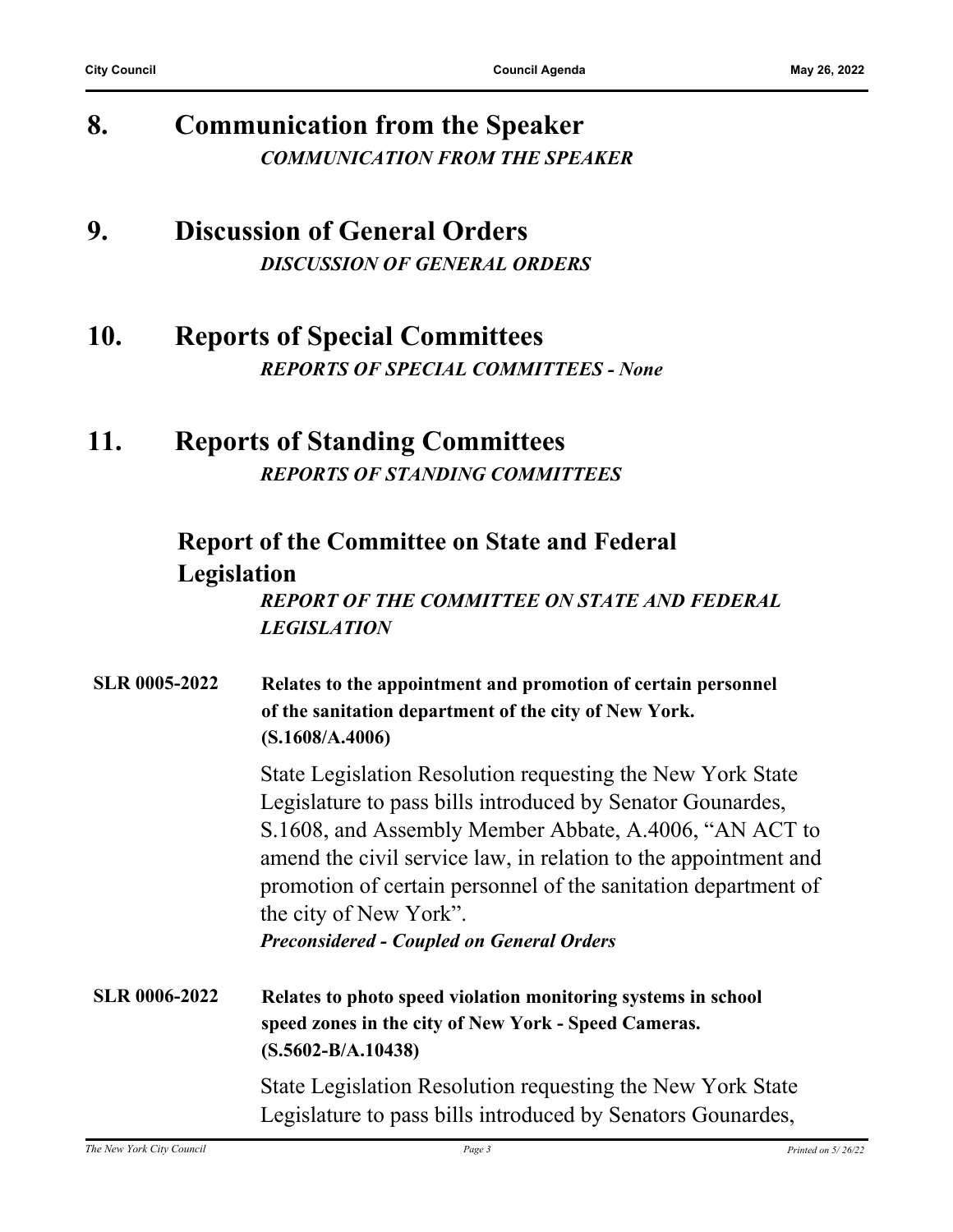Biaggi, Cleare, Gianaris, Hoylman, Jackson, Kavanagh, Krueger, Myrie, Persaud, Ramos, Rivera, and Sepulveda, S.5602-B, and Committee on Rules (at request of Assembly Member Glick), A.10438, "AN ACT to amend the vehicle and traffic law, in relation to photo speed violation monitoring systems in school speed zones in the city of New York; and to amend chapter 189 of the laws of 2013, amending the vehicle and traffic law and the public officers law relating to establishing in a city with a population of one million or more a demonstration program implementing speed violation monitoring systems in school speed zones by means of photo devices, in relation to the effectiveness thereof". *Preconsidered - Coupled on General Orders*

### **SLR 0007-2022 Increases the fine for tractor-trailer combinations that park on residential streets overnight. (S.3259/A.3817)**

State Legislation Resolution requesting the New York State Legislature to pass bills introduced by Senators Comrie and Liu, S.3259, and Assembly Member Vanel, A.3817, "AN ACT to amend the administrative code of the city of New York and the vehicle and traffic law, in relation to increasing the fine for tractor-trailer combinations that park on residential streets overnight".

*Preconsidered - Coupled on General Orders*

**SLR 0008-2022 Provides for the pension benefits for first grade police officers of the city of New York who have served for 25 or 30 years. (S.9125/A.10373)**

> State Legislation Resolution requesting the New York State Legislature to pass bills introduced by Senator Addabbo, S.9125, and Committee on Rules (at request of Assembly Member Abbate), A.10373, "AN ACT to amend the administrative code of the city of New York, in relation to the pensionable earnings of first grade police officers". *Preconsidered - Coupled on General Orders*

#### **SLR 0009-2022 Relates to allowing certain members of the New York city**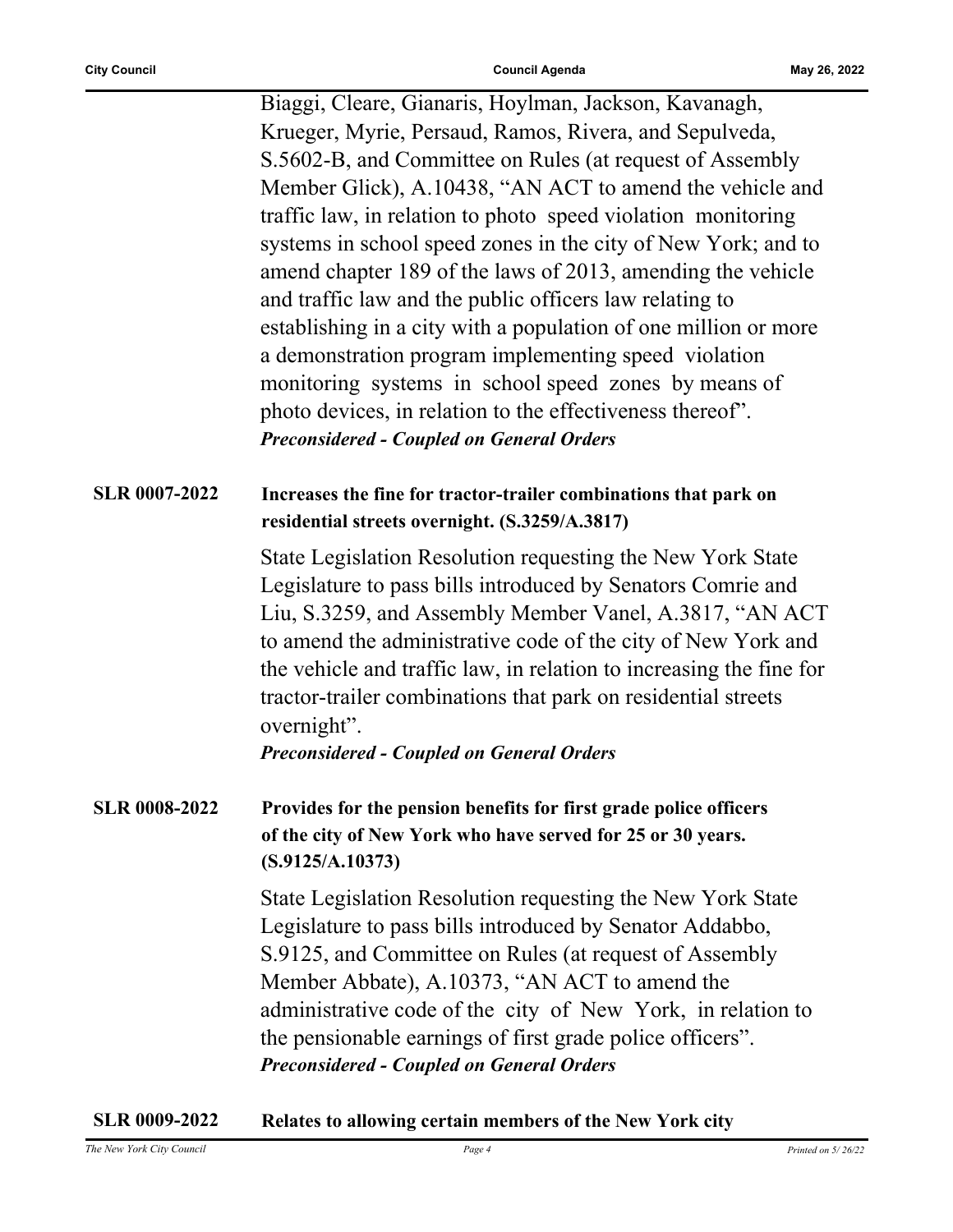#### **police pension fund to borrow from contributions. (S.9327/A.10360)**

State Legislation Resolution requesting the New York State Legislature to pass bills introduced by Senator Bailey, S.9327, and Committee on Rules (at request of Assembly Member Abbate), A.10360, "AN ACT to amend the retirement and social security law, in relation to allowing certain members of the New York city police pension fund to borrow from contributions".

*Preconsidered - Coupled on General Orders*

**SLR 0010-2022 168th Street Station Alienation. Authorizes the city of New York to discontinue the use as parkland of a portion of real property in the county of New York and to grant certain rights to the metropolitan transportation authority. (S.9068-B/A.10285-B)**

> State Legislation Resolution requesting the New York State Legislature to pass bills introduced by Senator Jackson, S.9068-B, and Committee on Rules (at request of Assembly Member De Los Santos), A.10285-B, "AN ACT authorizing the city of New York to discontinue the use as parkland of a portion of real property in the county of New York and to grant easements to the metropolitan transportation authority so that it may make handicapped accessible improvements and upgrades to the New York city transit authority 168 Street transit station".

*Preconsidered - Coupled on General Orders*

### **SLR 0011-2022 Penn Station Access - Authorizes the discontinuance of parkland and the granting of easements for improvements to the Metro-North railroad. (S.9120-A/A.10443-B)**

State Legislation Resolution requesting the New York State Legislature to pass bills introduced by Senator Sepulveda, S.9120-A, and Committee on Rules (at request of Assembly Member Benedetto), A.10443, "AN ACT to authorize the city of New York to discontinue a portion of real property in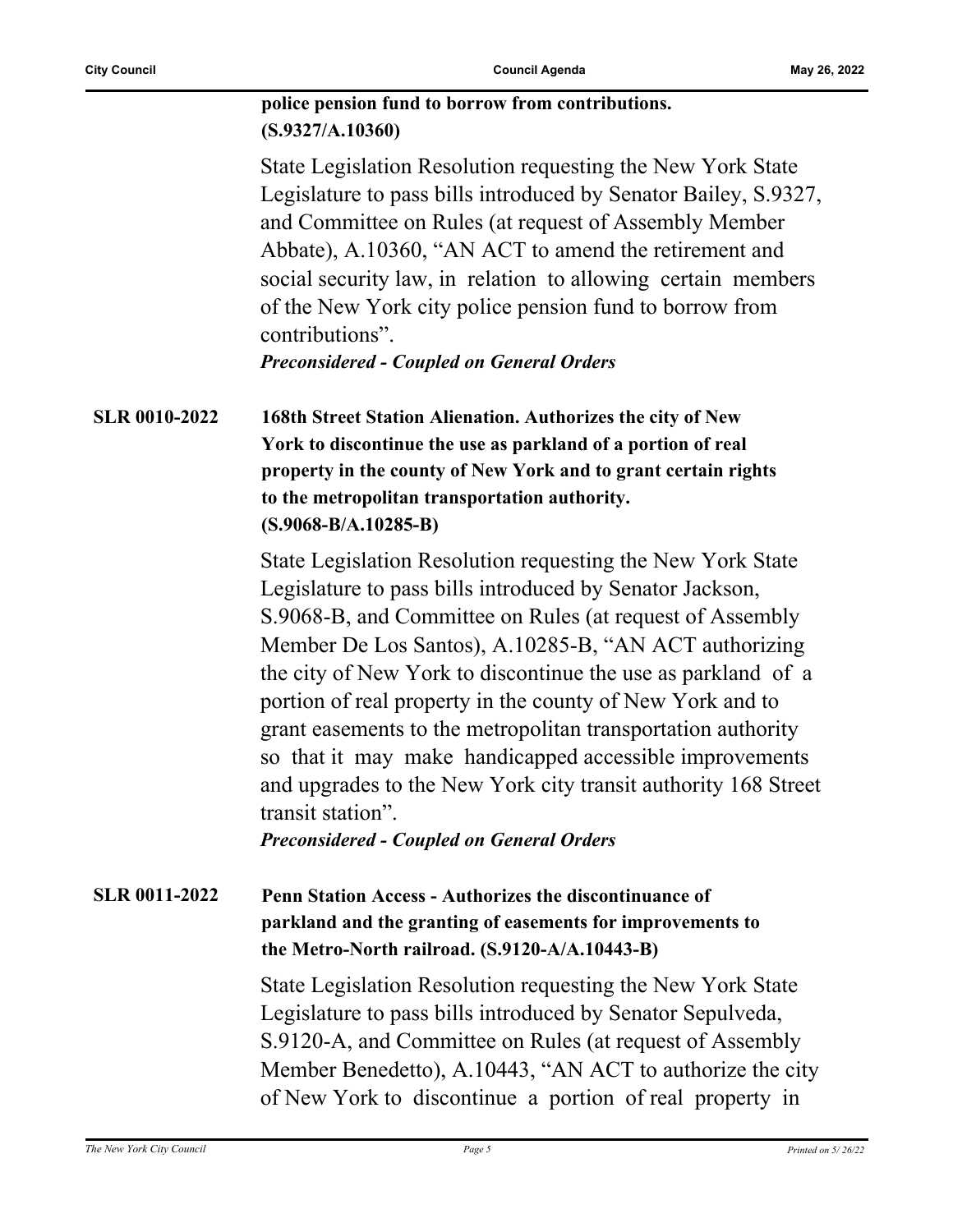the county of the Bronx as parkland and to grant easements for improvements to the railroad right-of-way to bring Metro-North railroad service to four new stations in the Bronx and to Pennsylvania Station in the county of New York".

*Preconsidered - Coupled on General Orders*

**SLR 0012-2022 Broadway-Junction Station - Authorizes discontinuing the use as parkland of certain real property in Brooklyn for improvements and upgrades to the Broadway Junction transit station. (S.9323-A/A.10449)**

> State Legislation Resolution requesting the New York State Legislature to pass bills introduced by Senator Salazar, S.9323-A, and Committee on Rules (at request of Assembly Member Walker), A.10449, "AN ACT to authorize the city of New York to discontinue the use as parkland a portion of real property in the borough of Brooklyn and to transfer such lands to the metropolitan transportation authority, to enable the New York city transit authority to construct in such areas new permanent at-grade station improvements and pedestrian bridges".

*Preconsidered - Coupled on General Orders*

## **12. General Orders Calendar**

*GENERAL ORDERS CALENDAR*

### **Coupled on General Orders Calendar** *COUPLED ON GENERAL ORDERS CALENDAR*

## **State and Federal Legislation**

*STATE AND FEDERAL LEGISLATION*

**SLR 0005-2022 Relates to the appointment and promotion of certain personnel of the sanitation department of the city of New York. (S.1608/A.4006)**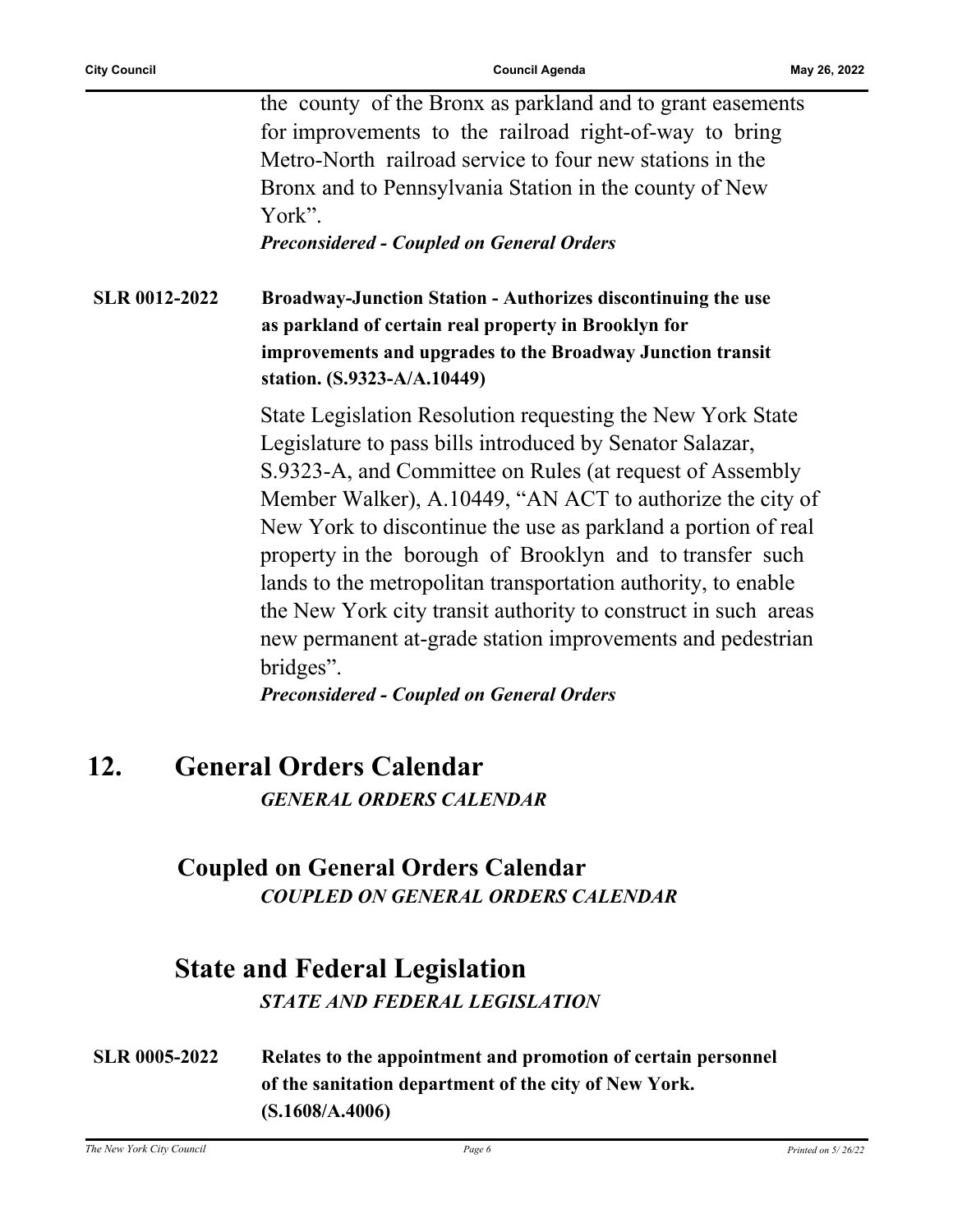*Preconsidered – GO*

| <b>SLR 0006-2022</b> | Relates to photo speed violation monitoring systems in school<br>speed zones in the city of New York - Speed Cameras.<br>$(S.5602-B/A.10438)$<br>Preconsidered – GO                                                                                                                            |
|----------------------|------------------------------------------------------------------------------------------------------------------------------------------------------------------------------------------------------------------------------------------------------------------------------------------------|
| <b>SLR 0007-2022</b> | Increases the fine for tractor-trailer combinations that park on<br>residential streets overnight. (S.3259/A.3817)<br>Preconsidered – GO                                                                                                                                                       |
| <b>SLR 0008-2022</b> | Provides for the pension benefits for first grade police officers<br>of the city of New York who have served for 25 or 30 years.<br>(S.9125/A.10373)<br>Preconsidered – GO                                                                                                                     |
| <b>SLR 0009-2022</b> | Relates to allowing certain members of the New York city<br>police pension fund to borrow from contributions.<br>(S.9327/A.10360)<br>Preconsidered – GO                                                                                                                                        |
| <b>SLR 0010-2022</b> | 168th Street Station Alienation. Authorizes the city of New<br>York to discontinue the use as parkland of a portion of real<br>property in the county of New York and to grant certain rights<br>to the metropolitan transportation authority.<br>$(S.9068-B/A.10285-B)$<br>Preconsidered – GO |
| <b>SLR 0011-2022</b> | Penn Station Access - Authorizes the discontinuance of<br>parkland and the granting of easements for improvements to<br>the Metro-North railroad. (S.9120-A/A.10443-B)<br>Preconsidered – GO                                                                                                   |
| <b>SLR 0012-2022</b> | <b>Broadway-Junction Station - Authorizes discontinuing the use</b><br>as parkland of certain real property in Brooklyn for<br>improvements and upgrades to the Broadway Junction transit<br>station. (S.9323-A/A.10449)<br>Preconsidered – GO                                                 |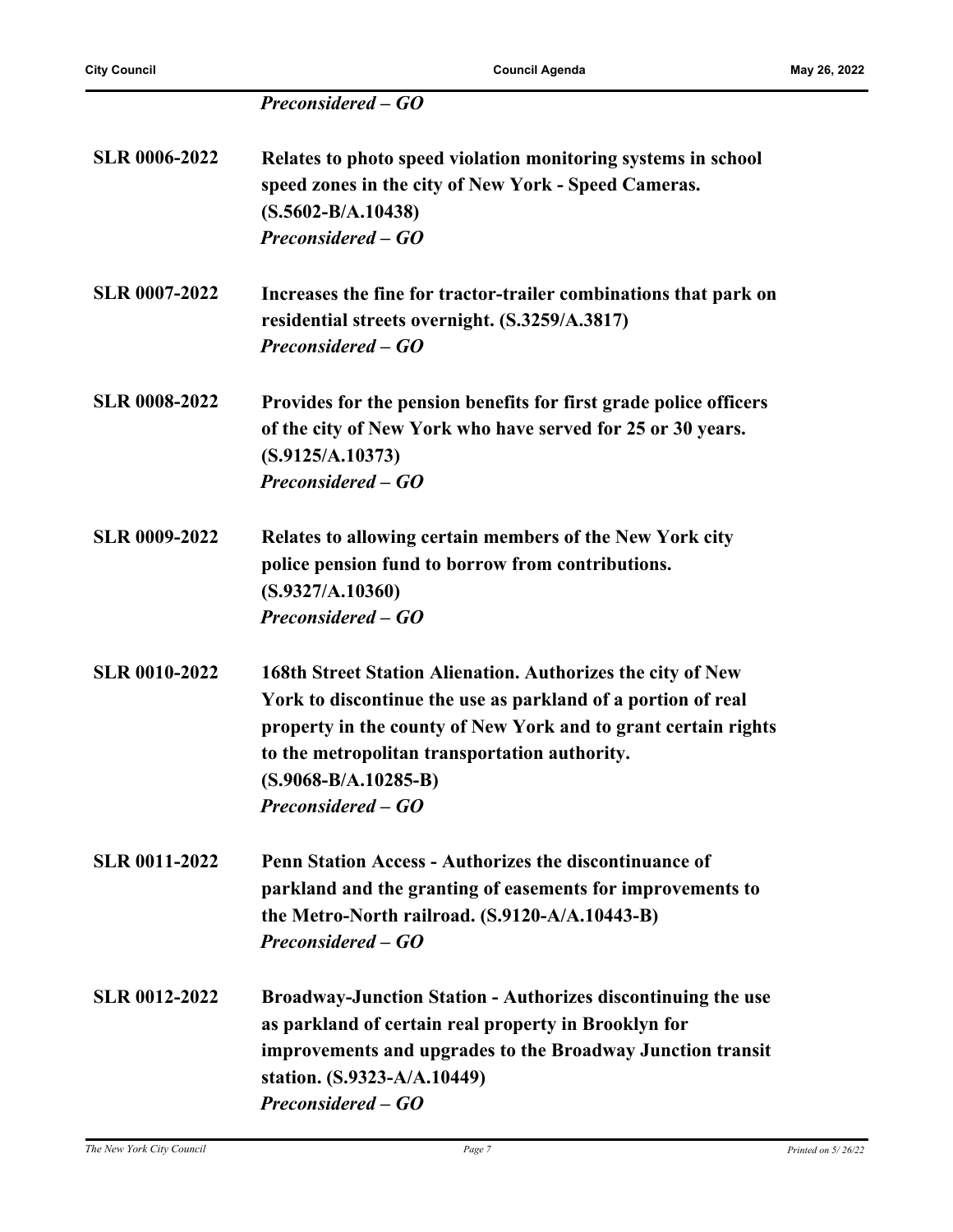## **General Orders Calendar** *GENERAL ORDERS CALENDAR*

#### **Introduction & Reading of Bills See Attached 13.** *INTRODUCTION & READING OF BILLS (SEE BELOW)*

## **14. Discussion of Resolutions** *DISCUSSION OF RESOLUTIONS*

## **15. Resolutions**

*RESOLUTIONS – None*

## **16. General Discussion** *GENERAL DISCUSSION*

## **17. Extension of Remarks** *EXTENSION OF REMARKS*

## **INTRODUCTION AND READING OF BILLS** *INTRODUCTION AND READING OF BILLS*

**SLR 0005-2022** *By Council Member Abreu*

State Legislation Resolution requesting the New York State Legislature to pass bills introduced by Senator Gounardes, S.1608, and Assembly Member Abbate, A.4006, "AN ACT to amend the civil service law, in relation to the appointment and promotion of certain personnel of the sanitation department of the city of New York".

*Preconsidered - State and Federal Legislation*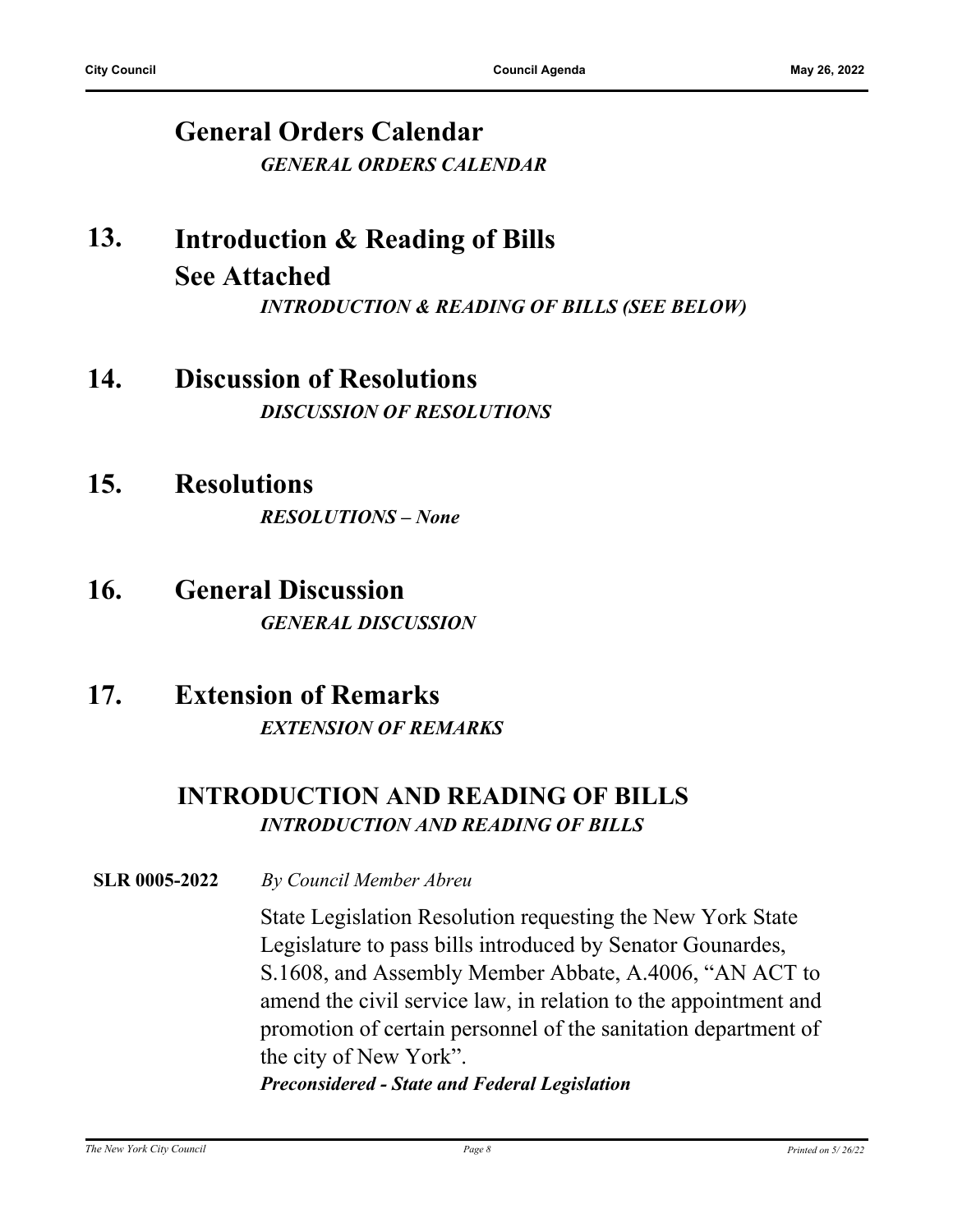#### **SLR 0006-2022** *By Council Member Abreu*

State Legislation Resolution requesting the New York State Legislature to pass bills introduced by Senators Gounardes, Biaggi, Cleare, Gianaris, Hoylman, Jackson, Kavanagh, Krueger, Myrie, Persaud, Ramos, Rivera, and Sepulveda, S.5602-B, and Committee on Rules (at request of Assembly Member Glick), A.10438, "AN ACT to amend the vehicle and traffic law, in relation to photo speed violation monitoring systems in school speed zones in the city of New York; and to amend chapter 189 of the laws of 2013, amending the vehicle and traffic law and the public officers law relating to establishing in a city with a population of one million or more a demonstration program implementing speed violation monitoring systems in school speed zones by means of photo devices, in relation to the effectiveness thereof". *Preconsidered - State and Federal Legislation*

**SLR 0007-2022** *By Council Member Abreu*

State Legislation Resolution requesting the New York State Legislature to pass bills introduced by Senators Comrie and Liu, S.3259, and Assembly Member Vanel, A.3817, "AN ACT to amend the administrative code of the city of New York and the vehicle and traffic law, in relation to increasing the fine for tractor-trailer combinations that park on residential streets overnight".

*Preconsidered - State and Federal Legislation*

**SLR 0008-2022** *By Council Member Abreu*

State Legislation Resolution requesting the New York State Legislature to pass bills introduced by Senator Addabbo, S.9125, and Committee on Rules (at request of Assembly Member Abbate), A.10373, "AN ACT to amend the administrative code of the city of New York, in relation to the pensionable earnings of first grade police officers". *Preconsidered - State and Federal Legislation*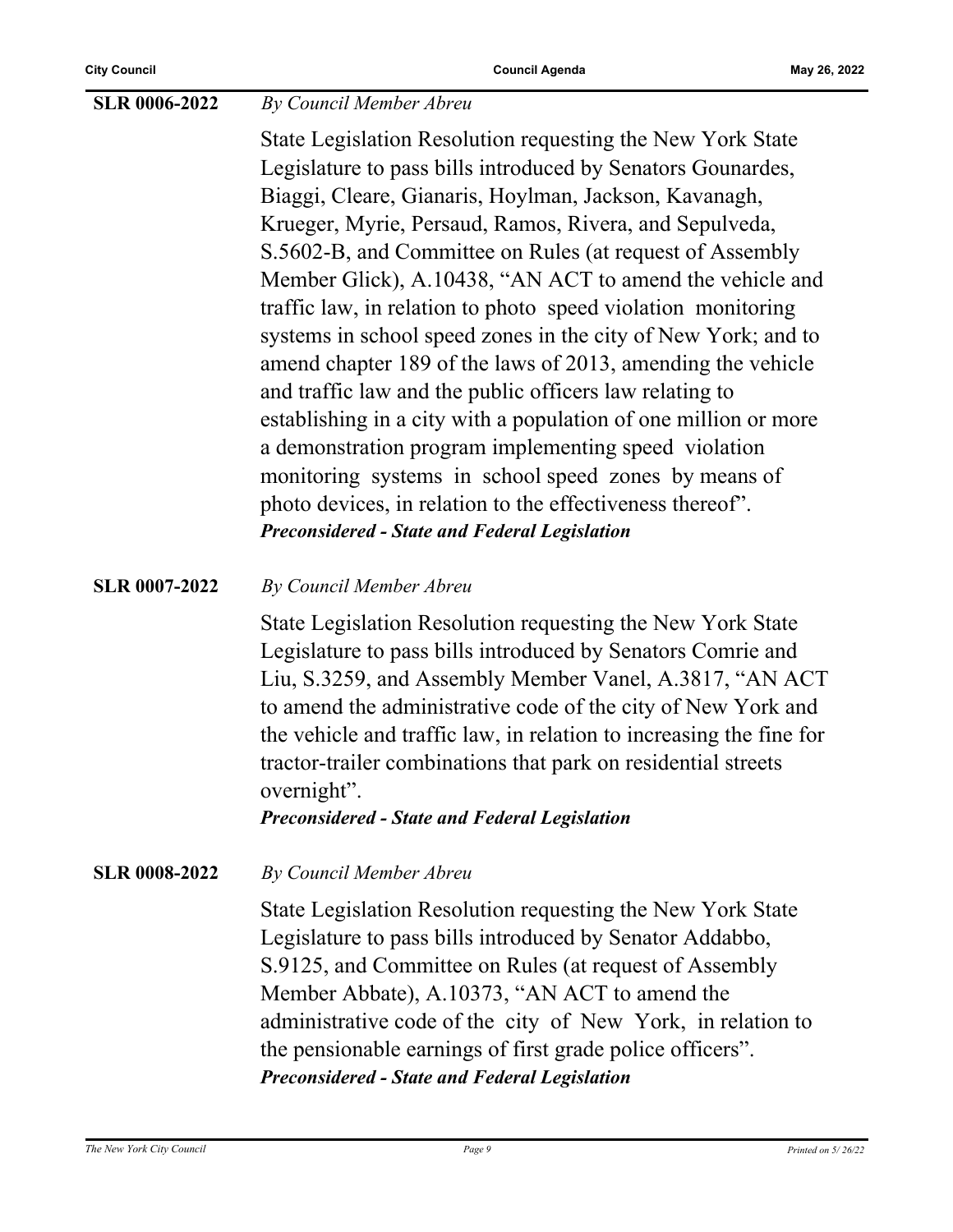| <b>SLR 0009-2022</b> | By Council Member Abreu                                                                                                                                                                                                                                                                                                                                                                                                                                                                                                                                                                                                                            |
|----------------------|----------------------------------------------------------------------------------------------------------------------------------------------------------------------------------------------------------------------------------------------------------------------------------------------------------------------------------------------------------------------------------------------------------------------------------------------------------------------------------------------------------------------------------------------------------------------------------------------------------------------------------------------------|
|                      | State Legislation Resolution requesting the New York State<br>Legislature to pass bills introduced by Senator Bailey, S.9327,<br>and Committee on Rules (at request of Assembly Member<br>Abbate), A.10360, "AN ACT to amend the retirement and<br>social security law, in relation to allowing certain members<br>of the New York city police pension fund to borrow from<br>contributions".<br><b>Preconsidered - State and Federal Legislation</b>                                                                                                                                                                                              |
| <b>SLR 0010-2022</b> | By Council Member Abreu                                                                                                                                                                                                                                                                                                                                                                                                                                                                                                                                                                                                                            |
|                      | State Legislation Resolution requesting the New York State<br>Legislature to pass bills introduced by Senator Jackson,<br>S.9068-B, and Committee on Rules (at request of Assembly<br>Member De Los Santos), A.10285-B, "AN ACT authorizing<br>the city of New York to discontinue the use as parkland of a<br>portion of real property in the county of New York and to<br>grant easements to the metropolitan transportation authority<br>so that it may make handicapped accessible improvements<br>and upgrades to the New York city transit authority 168 Street<br>transit station".<br><b>Preconsidered - State and Federal Legislation</b> |
| <b>SLR 0011-2022</b> | By Council Member Abreu                                                                                                                                                                                                                                                                                                                                                                                                                                                                                                                                                                                                                            |
|                      | State Legislation Resolution requesting the New York State<br>Legislature to pass bills introduced by Senator Sepulveda,<br>S.9120-A, and Committee on Rules (at request of Assembly<br>Member Benedetto), A.10443, "AN ACT to authorize the city<br>of New York to discontinue a portion of real property in<br>the county of the Bronx as parkland and to grant easements<br>for improvements to the railroad right-of-way to bring<br>Metro-North railroad service to four new stations in the<br>Bronx and to Pennsylvania Station in the county of New<br>York".<br><b>Preconsidered - State and Federal Legislation</b>                      |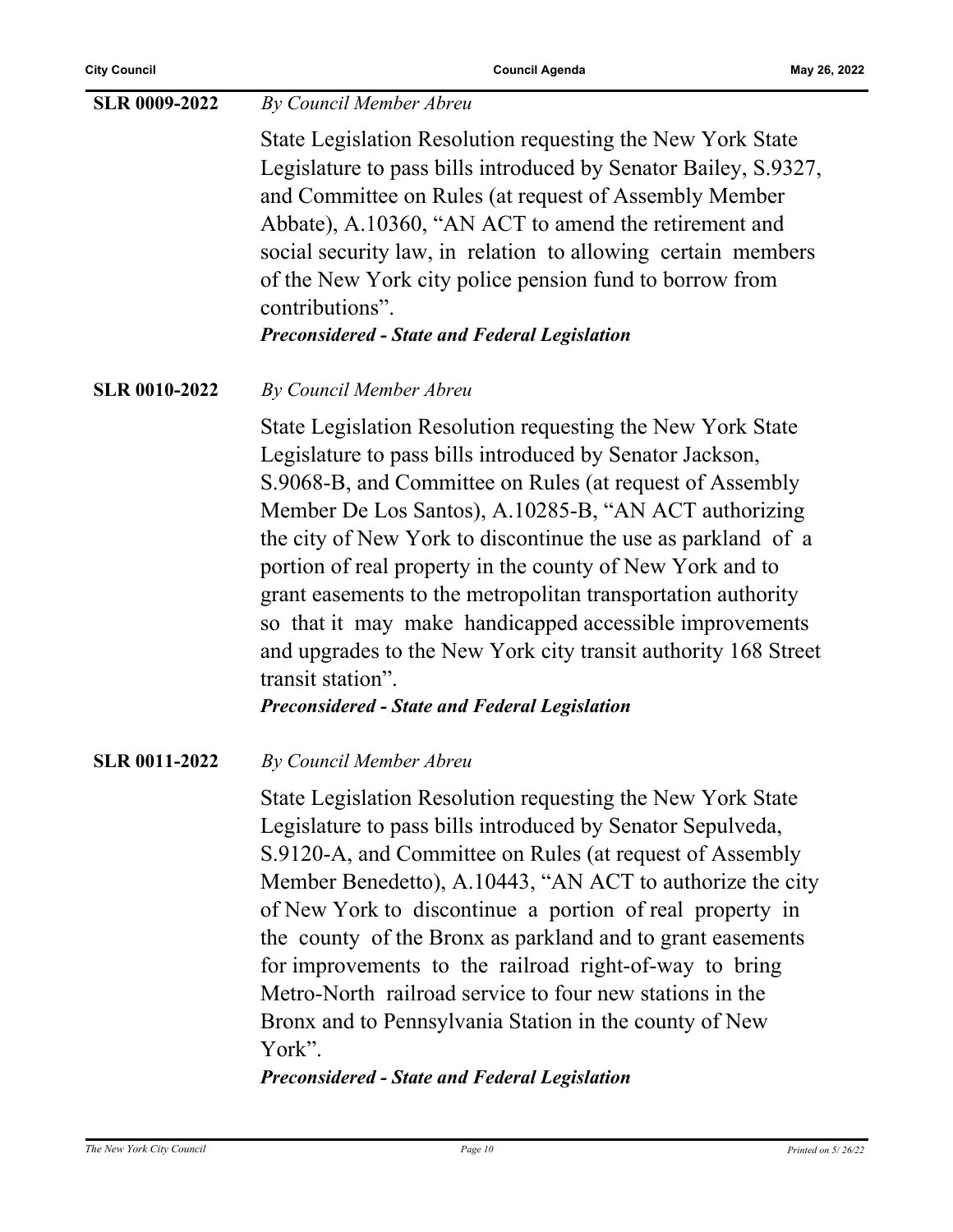| <b>SLR 0012-2022</b> | By Council Member Abreu                                                                                                                                                                                                                                                                                                                                                                                                                                                                                                                                                                                                                            |
|----------------------|----------------------------------------------------------------------------------------------------------------------------------------------------------------------------------------------------------------------------------------------------------------------------------------------------------------------------------------------------------------------------------------------------------------------------------------------------------------------------------------------------------------------------------------------------------------------------------------------------------------------------------------------------|
|                      | State Legislation Resolution requesting the New York State<br>Legislature to pass bills introduced by Senator Salazar,<br>S.9323-A, and Committee on Rules (at request of Assembly<br>Member Walker), A.10449, "AN ACT to authorize the city of<br>New York to discontinue the use as parkland a portion of real<br>property in the borough of Brooklyn and to transfer such<br>lands to the metropolitan transportation authority, to enable<br>the New York city transit authority to construct in such areas<br>new permanent at-grade station improvements and pedestrian<br>bridges".<br><b>Preconsidered - State and Federal Legislation</b> |
| Int 0442-2022        | By Council Members Bottcher, Nurse and Ossé (by request of the<br>Manhattan Borough President)                                                                                                                                                                                                                                                                                                                                                                                                                                                                                                                                                     |
|                      | A Local Law to amend the administrative code of the city of<br>New York, in relation to abating rodents as a requirement for<br>the issuance of certain construction permits<br><b>Sanitation and Solid Waste Management</b>                                                                                                                                                                                                                                                                                                                                                                                                                       |
| Int 0443-2022        | By Council Member Cabán (by request of the Queens Borough<br>President)                                                                                                                                                                                                                                                                                                                                                                                                                                                                                                                                                                            |
|                      | A Local Law to amend the administrative code of the city of<br>New York, in relation to requiring the police department to<br>provide records of complaints and investigations of bias-based<br>profiling to the city commission on human rights<br><b>Public Safety</b>                                                                                                                                                                                                                                                                                                                                                                           |
| Res 0185-2022        | By Council Member Dinowitz (by request of the Manhattan<br><b>Borough President</b> )                                                                                                                                                                                                                                                                                                                                                                                                                                                                                                                                                              |
|                      | Resolution calling upon the New York State Department of<br>Education to implement a robust requirement for civics<br>education at the elementary, middle and high school level for<br>all public schools in New York.<br><b>Education</b>                                                                                                                                                                                                                                                                                                                                                                                                         |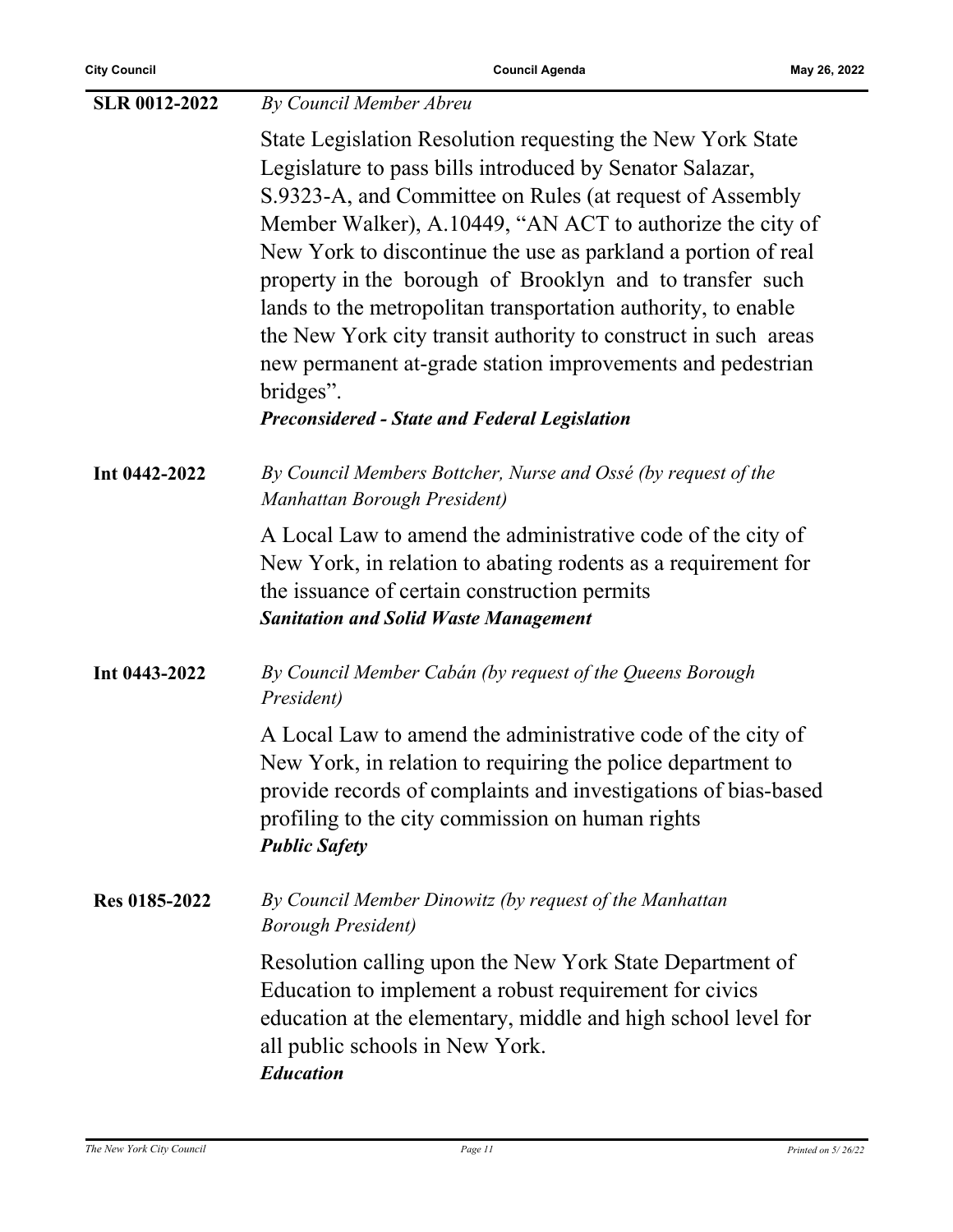**City Council Council Agenda May 26, 2022**

| Int 0444-2022 | By Council Member Holden                                                                                                                                                                                                                                                   |
|---------------|----------------------------------------------------------------------------------------------------------------------------------------------------------------------------------------------------------------------------------------------------------------------------|
|               | A Local Law to amend the administrative code of the city of<br>New York, in relation to requiring the department of<br>environmental protection to post information online regarding<br>scheduled and requested infrastructure services<br><b>Environmental Protection</b> |
| Int 0445-2022 | By Council Member Holden                                                                                                                                                                                                                                                   |
|               | A Local Law to amend the administrative code of the city of<br>New York, in relation to requiring the preparation of five-year<br>capital plans for parks on a community board level<br><b>Parks and Recreation</b>                                                        |
| Int 0446-2022 | By Council Member Holden                                                                                                                                                                                                                                                   |
|               | A Local Law to amend the administrative code of the city of<br>New York, in relation to the undertaking of surveys before<br>planting trees<br><b>Parks and Recreation</b>                                                                                                 |
| Int 0447-2022 | By Council Member Holden                                                                                                                                                                                                                                                   |
|               | A Local Law to amend the administrative code of the city of<br>New York, in relation to unlawful methods of restraint during<br>an arrest or attempted arrest<br><b>Public Safety</b>                                                                                      |
| Int 0448-2022 | By Council Members Holden and Yeger                                                                                                                                                                                                                                        |
|               | A Local Law to create a commission to examine the cost of<br>renovating jail facilities on Rikers Island<br><b>Criminal Justice</b>                                                                                                                                        |
| Res 0186-2022 | By Council Member Holden                                                                                                                                                                                                                                                   |
|               | Resolution recognizing February 16th annually as Lithuania<br>Independence Day in the City of New York.<br><b>Cultural Affairs, Libraries and International Intergroup</b><br><b>Relations</b>                                                                             |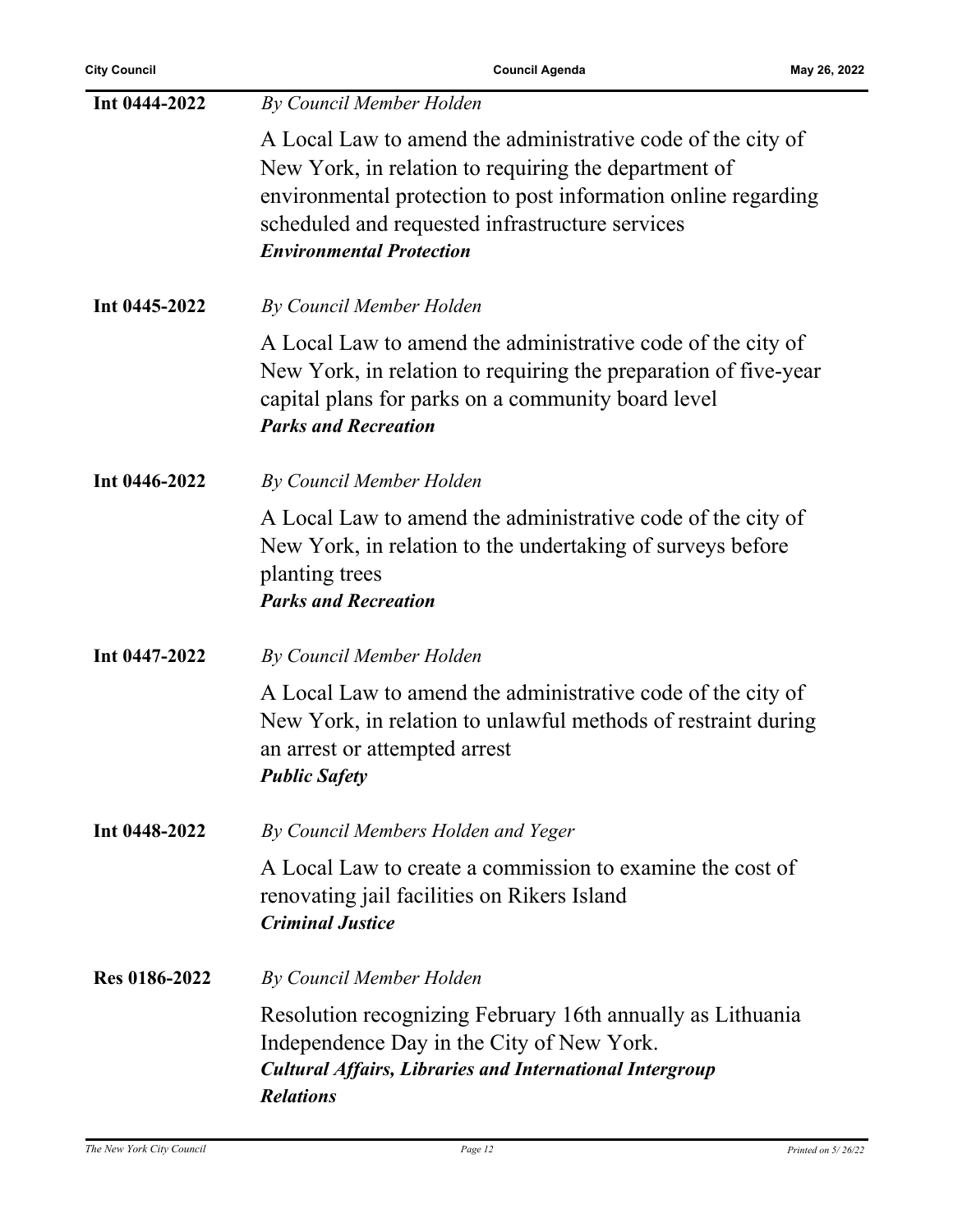| Int 0449-2022 | By Council Member Mealy                                                                                                                                                                                                                                                        |
|---------------|--------------------------------------------------------------------------------------------------------------------------------------------------------------------------------------------------------------------------------------------------------------------------------|
|               | A Local Law to amend the administrative code of the city of<br>New York, in relation to a pesticide use reporting manual<br>published by the department of parks and recreation<br><b>Parks and Recreation</b>                                                                 |
| Int 0450-2022 | By Council Member Powers                                                                                                                                                                                                                                                       |
|               | A Local Law to amend the administrative code of the city of<br>New York, in relation to mold assessments in class A multiple<br>dwellings<br><b>Environmental Protection</b>                                                                                                   |
| Int 0451-2022 | <b>By Council Member Powers</b>                                                                                                                                                                                                                                                |
|               | A Local Law to amend the New York city charter, in relation<br>to assigning a unique identifying number to each zoning lot in<br>the city<br><b>Governmental Operations</b>                                                                                                    |
| Int 0452-2022 | By Council Member Powers                                                                                                                                                                                                                                                       |
|               | A Local Law to amend the administrative code of the city of<br>New York, in relation to a pilot program for the use of<br>unmanned aircraft systems in the inspection of the exterior<br>walls of buildings greater than six stories in height<br><b>Housing and Buildings</b> |
| Int 0453-2022 | By Council Member Powers                                                                                                                                                                                                                                                       |
|               | A Local Law to amend the administrative code of the city of<br>New York, in relation to requiring officers and employees of<br>city contractors to report corruption and to cooperate with the<br>department of investigation<br><b>Oversight and Investigations</b>           |
| Int 0454-2022 | By Council Member Powers                                                                                                                                                                                                                                                       |
|               | A Local Law to amend the administrative code of the city of<br>New York, in relation to establishing timelines for the                                                                                                                                                         |